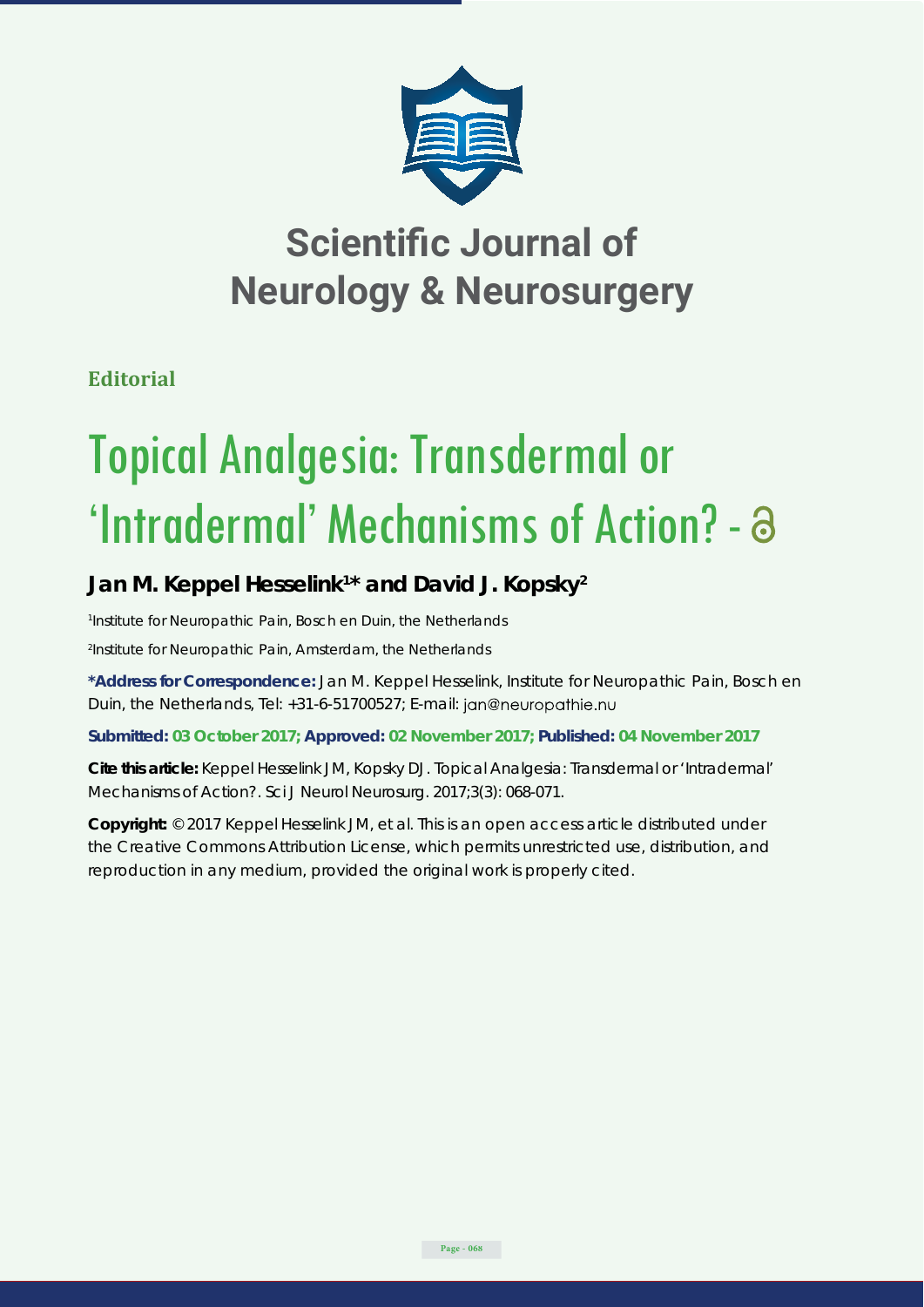#### **ABSTRACT**

Topical analgesics are recommended in guidelines for treating the pain of both osteoarthritis and neuropathy. Topical analgesics are defined as therapies applied to body surfaces to treat pain, and are either rubbed onto the skin or made into patches or plasters that are adhered onto the skin. Under the header of topical analgesics, we find both transdermal as well as intradermal formulations. This differentiation in terminology is recommendable, as transdermal topicals act via adequate drug concentrations in the blood, while intradermal formulations act via mechanisms in the skin and do not need to penetrate into the blood. This will be demonstrated based on examples of amitriptyline and phenytoin gels and creams.

**Keywords:** Topical; Transdermal; Analgesia; Amitriptyline; Phenytoin; Neuropathic; Pain

#### **INTRODUCTION**

The topical treatment of pain has its roots in ancient times, and we can well understand that the Neolithic man already applied plasters and herbs onto the skin to relieve pain and to stimulate wound healing [1]. Opium formulations have also been used for centuries, for instance as embrocation for indications such as 'asthenic pains' up to the nineteenth century [2].

Interestingly, the definitions of topical analgesics are scarce. In 2017 in a Cochrane analysis it was defined as: "A topical analgesic medication is one applied to body surfaces such as the skin or mucous membranes to treat painful ailments; they are either rubbed onto the skin or made into patches or plasters that are stuck onto the skin" [3]. Formulations purely acting via compartments of the skin, such as capsaicin and menthol creams, as well as transdermal formulations acting via the building up of sufficient plasma levels, both qualify as 'topical analgesic formulations'. While plasters for instance may contain opioids aimed at creating a steady-state plasma level to suppress pain, plasters containing capsaicin act only as an excitotoxin and destroy nociceptive terminals; no plasma level of capsaicin is required [4].

Based on these two examples, we will distinguish the difference between topical formulations acting via localized mechanisms in the skin (intradermal), and topical formulations acting via systemic exposure of the drug (transdermal). We would therefore like to differentiate between transdermal and intradermal formulations containing analgesics, both of which act via topical formulations. In (Table 1) we have listed a number of properties of both formulations. Although there are clear differences, for certain transdermal

| <b>Table 1.</b> Differences and similarities of transdermal and intradermal<br>formulations containing analgesics or co-analgesics.                  |                                                                                                    |  |  |
|------------------------------------------------------------------------------------------------------------------------------------------------------|----------------------------------------------------------------------------------------------------|--|--|
| <b>Topical transdermal analgesics</b>                                                                                                                | Topical intradermal analgesics                                                                     |  |  |
| Examples: butrans and fentanyl<br>plasters NSAID creams, amitriptyline<br>gel                                                                        | Examples: phenytoin cream,<br>amitriptyline cream, lidocaine and<br>capsaicin plasters             |  |  |
| Systemic exposure required                                                                                                                           | No systemic exposure required                                                                      |  |  |
| Propensity for side effects and drug-<br>drug interactions                                                                                           | Low propensity for side effects and<br>drug-drug interactions                                      |  |  |
| Addictive and abuse potential possible                                                                                                               | Absence of addictive and abuse<br>potential                                                        |  |  |
| Possible gastric disturbances, and<br>constipation when topical opioids<br>used, first-pass hepatic metabolism,<br>and variable serum concentrations | No gastric disturbances, no first-pass<br>hepatic metabolism, and variable<br>serum concentrations |  |  |
| Patient can 'rub it in where it hurts' in<br>case of no plaster                                                                                      | Patient can 'rub it in where it hurts'                                                             |  |  |
| Localized relief of localized pain, and<br>distant relief of pain                                                                                    | Localized relief of localized pain                                                                 |  |  |
|                                                                                                                                                      |                                                                                                    |  |  |

**SCIRES Page - 069** 

| SCIRES Literature - Volume 3 Issue 3 - www.scireslit.com |  |  |
|----------------------------------------------------------|--|--|
|                                                          |  |  |

| No loss of sensation (compared to                                                                                                                                                                                                                                                                                                                                                                                              | No loss of sensation (compared to                                                                                                                                                                                                                                                                                                                                         |
|--------------------------------------------------------------------------------------------------------------------------------------------------------------------------------------------------------------------------------------------------------------------------------------------------------------------------------------------------------------------------------------------------------------------------------|---------------------------------------------------------------------------------------------------------------------------------------------------------------------------------------------------------------------------------------------------------------------------------------------------------------------------------------------------------------------------|
| topical anaesthetics)                                                                                                                                                                                                                                                                                                                                                                                                          | topical anaesthetics)                                                                                                                                                                                                                                                                                                                                                     |
| Combinations between analgesics                                                                                                                                                                                                                                                                                                                                                                                                | Combinations between analgesics                                                                                                                                                                                                                                                                                                                                           |
| and co-analgesics in one formulation                                                                                                                                                                                                                                                                                                                                                                                           | and co-analgesics in one formulation                                                                                                                                                                                                                                                                                                                                      |
| feasible                                                                                                                                                                                                                                                                                                                                                                                                                       | feasible                                                                                                                                                                                                                                                                                                                                                                  |
| Potential of value in a number of pain<br>states: peripheral neuropathic pain<br>such as diabetic neuropathic pain,<br>Herpes zoster pain, chemotherapy<br>induced polyneuropathy, chronic<br>idiopathic axonal polyneuropathy,<br>small fiber neuropathy, complex<br>regional pain syndrome, phantom<br>pains, post-thoracic pain, scar-pain,<br>vulvodynia, proctodynia, and 'distant'<br>pain e.g. central neuropathic pain | Potential of value in a number of pain<br>states: peripheral neuropathic pain<br>such as diabetic neuropathic pain,<br>Herpes zoster pain, chemotherapy<br>induced polyneuropathy, chronic<br>idiopathic axonal polyneuropathy,<br>small fiber neuropathy, complex<br>regional pain syndrome, phantom<br>pains, post-thoracic pain, scar-pain,<br>vulvodynia, proctodynia |
| Potentiation of analgesic effects                                                                                                                                                                                                                                                                                                                                                                                              | Potentiation of analgesic effects                                                                                                                                                                                                                                                                                                                                         |
| via synergies possible in topical                                                                                                                                                                                                                                                                                                                                                                                              | via synergies possible in topical                                                                                                                                                                                                                                                                                                                                         |
| formulation                                                                                                                                                                                                                                                                                                                                                                                                                    | formulation                                                                                                                                                                                                                                                                                                                                                               |
| Multiple applications/day applications                                                                                                                                                                                                                                                                                                                                                                                         | Multiple applications/day applications                                                                                                                                                                                                                                                                                                                                    |
| on demand possible                                                                                                                                                                                                                                                                                                                                                                                                             | on demand possible                                                                                                                                                                                                                                                                                                                                                        |
| Ease of dosing and dose-adaptations;                                                                                                                                                                                                                                                                                                                                                                                           | Ease of dosing and dose-adaptations;                                                                                                                                                                                                                                                                                                                                      |
| tailored treatment easy                                                                                                                                                                                                                                                                                                                                                                                                        | tailored treatment easy                                                                                                                                                                                                                                                                                                                                                   |
| Onset of action related to steady state<br>in plasma                                                                                                                                                                                                                                                                                                                                                                           | <b>Fast onset of action</b>                                                                                                                                                                                                                                                                                                                                               |
| Reduction of treatment complexity and                                                                                                                                                                                                                                                                                                                                                                                          | Reduction of treatment complexity and                                                                                                                                                                                                                                                                                                                                     |
| pill burden increase patient compliance                                                                                                                                                                                                                                                                                                                                                                                        | pill burden increase patient compliance                                                                                                                                                                                                                                                                                                                                   |
| Topical preparations can also<br>potentially benefit the pediatric<br>population, though are more prone<br>to side effects than intradermal<br>formulations                                                                                                                                                                                                                                                                    | Topical preparations can potentially<br>also benefit the pediatric population                                                                                                                                                                                                                                                                                             |
| Slow release formulations (patches) to<br>obtain steady plasma level of API                                                                                                                                                                                                                                                                                                                                                    | Direct effect locally                                                                                                                                                                                                                                                                                                                                                     |
| Local concentrations dependent on                                                                                                                                                                                                                                                                                                                                                                                              | Higher local concentrations possible,                                                                                                                                                                                                                                                                                                                                     |
| amount of API penetrating through                                                                                                                                                                                                                                                                                                                                                                                              | without producing systemic side                                                                                                                                                                                                                                                                                                                                           |
| skin and entering plasma                                                                                                                                                                                                                                                                                                                                                                                                       | effects                                                                                                                                                                                                                                                                                                                                                                   |

formulations a topical intradermal mechanism of action cannot be ruled out. If an Active Pharmaceutical Ingredient (API) in a certain transdermal formulation penetrates the skin, and subsequently the plasma level of the API rises, a certain concentration of the selected API will reside for a while in the various skin compartments and might possibly influence cells and tissues of the skin if the transdermal formulation is applied to the localization where pathology resides. This does not hold true for buprenorphine and fentanyl plasters, as these are not applied on the skin where the 'pain resides'. If however, transdermal applications are used for the treatment of localized pain, it will not be easy to differentiate between the contribution to the overall analgesia via the blood, or via the skin compartments such as the nociceptors, the immune-competent cells and the keratinocytes of the epidermis [5]. Moreover, there is limited literature on the relation between the plasma levels of various (co-)analgesics and their analgesic effects. This is probably due to the fact that most (co-) analgesics are off patent and no budgets are allocated for such studies.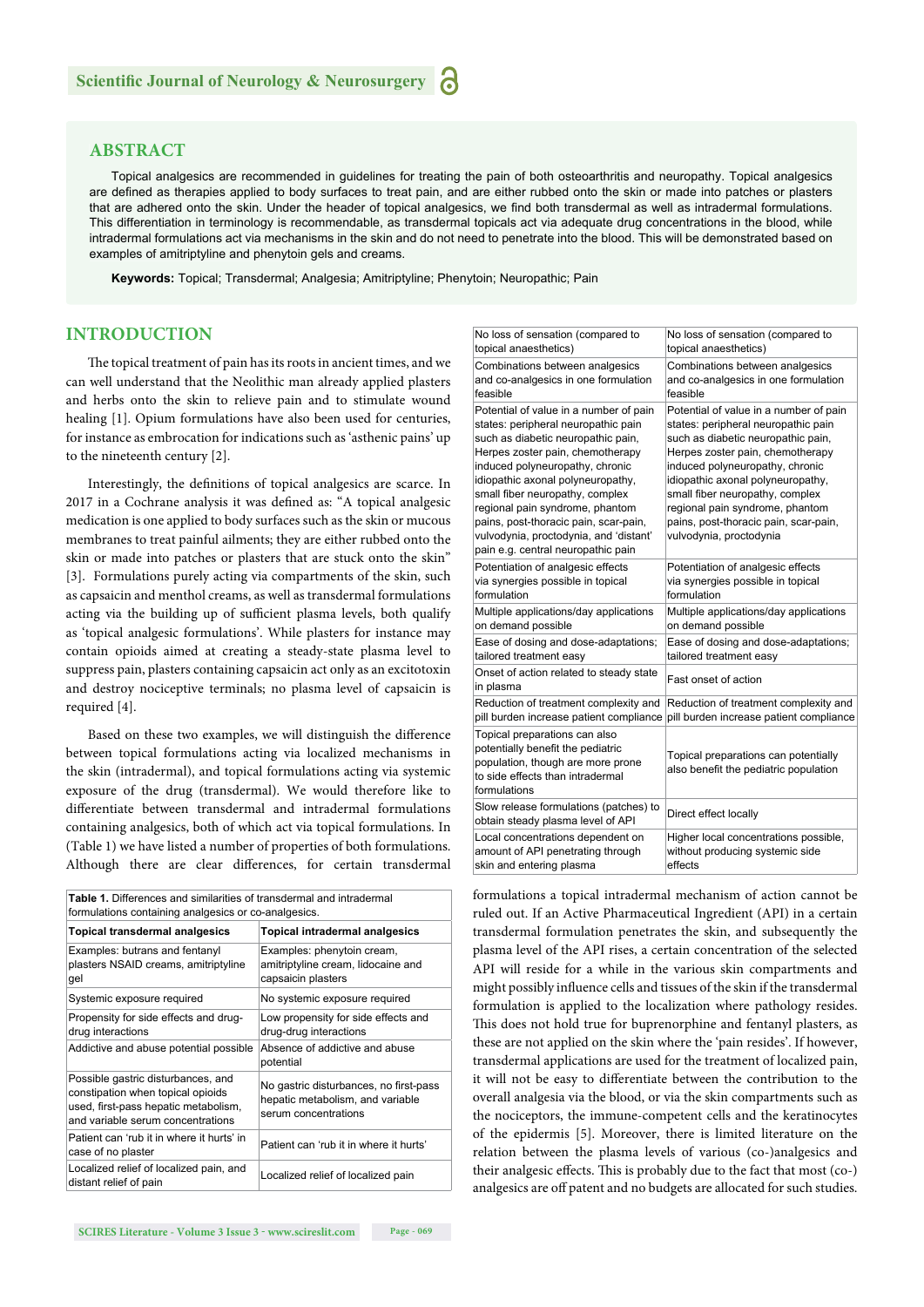#### **TOPICAL AMITRIPTYLINE AND PHENYTOIN**

Topical amitriptyline was initially developed explicitly as a transdermal formulation only. In 1990, a paper was published evaluating the transdermal (percutaneous) absorption of the tricyclic antidepressants amitriptyline and imipramine and their N-desmethylated analogs, nortriptyline and desipramine, in an experimental mouse model for human skin.<sup>6</sup> The rationale for the study was to ensure a constant administration of the drug and to bypass the gastrointestinal tract in order to reduce gastrointestinal side effects. For each drug, 2 mg in a solution was applied topically to the backs of mice. This led to concentrations in the brain ranging from 140 to 8240 nmol/Kg and blood ranging from 89 to 3810  $nmol/L$  [6]. The authors pointed out that the concentrations in the blood resembled low therapeutic to toxic levels in humans.

In 1999, a psychiatric case was presented where a transdermal gel was compounded containing amitriptyline. The authors claimed that transdermal delivery of amitriptyline must be possible due to its lipophilic nature and large volume of distribution, but at that time there were no data available regarding such transdermal formulation. They were unable to identify any reports describing the release of amitriptyline from a transdermal base [7]. They compounded a transdermal amitriptyline gel based on a Pluronic Lecithin Organogel (PLO) base. The lecithin organogel base was selected, the authors pointed out, because of its properties to carry APIs through the skin. The final formulation contained amitriptyline 7.5% gel, and every day 2 ml was applied on the skin [8]. The serum amitriptyline and nortriptyline concentrations after the application of the gel were within the therapeutic range (for depression) defined as 50-250 ng/ mL. A continuous release of amitriptyline from the formulation was demonstrated over a 24-hour administration period. In addition, the authors pointed out that in 1997 clinical relevant sedation was reported in several patients treated with doxepin 5% cream, licensed as itch treatment [9]. This also suggested at that time that the transdermal route of the applied tricyclic anti-depressant results in clinically significant serum drug concentrations. The authors thus found clinically relevant plasma levels after administrating a PLO gel containing 150 mg amitriptyline per application. Other experiments in cats resulted in levels below the limit of detection (< 4.6 ng/mL) of amitriptyline after the application of 5% amitriptyline in PLO gel, with a fixed daily dose of 5 mg per application, thus  $0.1$  mL  $[10]$ . This



embrocation, used against pain in the olden days.



**Figure 2:** Mechanism of action of an intradermal analgesic formulation and a transdermal analgesic formulation. The first has its mechanisms of action residing in the skin, the second acts via central and peripheral mechanisms after entering the blood.

might be due to the amount of amitriptyline residing in the skin, in a different skin compared to humans, or due to a different formulation. The exact way to formulate the amitriptyline PLO gel however was not described, and small pharmaceutical differences in preparing may have an impact on the properties of the final formulation. Such small differences may therefore lead to either clinical effective dose levels or levels smaller than the no-effect dose.

The potential analgesia of a 45% water/45% isopropanol/10% glycerin solution containing amitriptyline on human skin was explored in a dose range study, selecting 3 different doses of 0.3 mL versus vehicle: 10 mmol/L (3.4%, 0.9 mg), 50 mmol/L (16.9%, 4.7 mg), and 100 mmol/L (33.8%, 9.4 mg) [11]. The authors documented clear and statistically significant analgesic effects of amitriptyline at concentrations of both 50 and 100 mmol/L, compared with the effects of placebo and 10 mmol/L. Unfortunately they did not measure the plasma drug levels. The same formulation was also tested in a different study with a maximum of 82.4 mg amitriptyline applied on the skin (1.5 mL of 8.4%, 16.9% and 33.8%), and in that study the drug levels were determined: the blood sample analysis did not show plasma levels of amitriptyline and nortriptyline that were higher than the detection threshold of 2 ng/mL. Thus, the formulation tested did not lead to the systemic absorption of amitriptyline, and the documented analgesic effects must have been caused by intradermal, most probably epidermal located mechanisms [12].

In our clinic for neuropathic pain, we have treated patients for many years with amitriptyline 5% and 10% cream.<sup>8</sup> We selected a specific base cream and did not use PLO gel because we wanted to minimize the transdermal penetration of the drug in order to avoid systemic side effects. Furthermore, we brought forward a new hypothesis based on three different and cross-talking epidermal targets for peripheral neuropathic pain, the nociceptors, the keratinocytes and the immune-competent cells.<sup>5</sup> In order to downregulate these epidermal targets, transdermal penetration is not required and perhaps even not advisable. In most of our patients we indeed